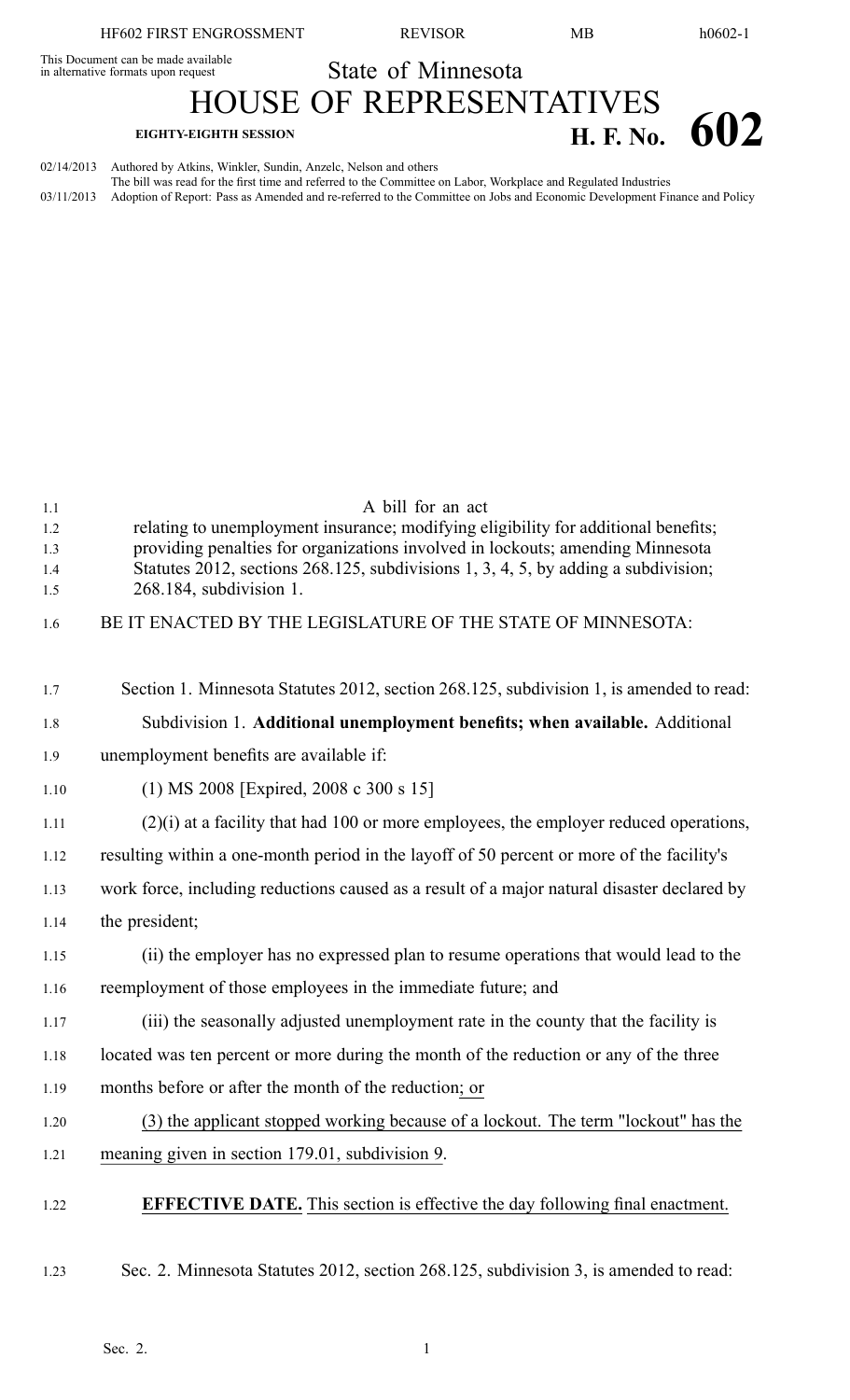| 2.1  | Subd. 3. Eligibility conditions. (a) An applicant is eligible to receive additional         |
|------|---------------------------------------------------------------------------------------------|
| 2.2  | unemployment benefits for any week during the applicant's benefit year if:                  |
| 2.3  | (1) for any week during which benefits are available under subdivision $1$ , clause $(1)$ : |
| 2.4  | $(i)$ the applicant resides in a county that meets the requirements of subdivision $l$ ,    |
| 2.5  | elause (1), and resided in that county each week that regular unemployment benefits         |
| 2.6  | were paid;                                                                                  |
| 2.7  | (ii) the applicant was not paid unemployment benefits for any week in the 12 months         |
| 2.8  | before the effective date of the applicant's benefit account;                               |
| 2.9  | (iii) the applicant meets the same eligibility requirements that are required for           |
| 2.10 | regular unemployment benefits under section 268.069; and                                    |
| 2.11 | (iv) MS 2008 [Expired, 2008 e 300 s 17]                                                     |
| 2.12 | $(2)$ (1) the applicant was laid off from employment as a result of a reduction under       |
| 2.13 | subdivision 1, clause (2), or was laid off because of lack of work from that employer       |
| 2.14 | during the three-month period before, or the three-month period after, the month of the     |
| 2.15 | reduction under subdivision 1, clause (2);                                                  |
| 2.16 | $(3)(2)$ the applicant meets the same eligibility requirements that are required for        |
| 2.17 | regular unemployment benefits under section 268.069;                                        |
| 2.18 | $(4)$ (3) the applicant has exhausted regular unemployment benefits under section           |
| 2.19 | 268.07, is not entitled to receive extended unemployment benefits under section 268.115,    |
| 2.20 | and is not entitled to receive unemployment benefits under any other state or federal law   |
| 2.21 | for that week; and                                                                          |
| 2.22 | $(5)$ (4) a majority of the applicant's wage credits were from the employer that had a      |
| 2.23 | reduction in operations under subdivision 1, clause (2).                                    |
| 2.24 | (b) An applicant who stopped working because of a lockout is eligible to receive            |
| 2.25 | additional unemployment benefits for any week if:                                           |
| 2.26 | $(1)$ the applicant meets the eligibility requirements under section 268.069;               |
| 2.27 | (2) the applicant has exhausted regular unemployment benefits under section 268.07          |
| 2.28 | or the law of another state;                                                                |
| 2.29 | (3) the applicant is not eligible for extended unemployment benefits or                     |
| 2.30 | unemployment benefits under any federal law; and                                            |
| 2.31 | (4) the lockout is in active progress.                                                      |
| 2.32 | Section 268.085, subdivision 1, clause (2), does not apply to this paragraph.               |
| 2.33 | <b>EFFECTIVE DATE.</b> This section is effective the day following final enactment.         |
|      |                                                                                             |

2.34 Sec. 3. Minnesota Statutes 2012, section 268.125, subdivision 4, is amended to read: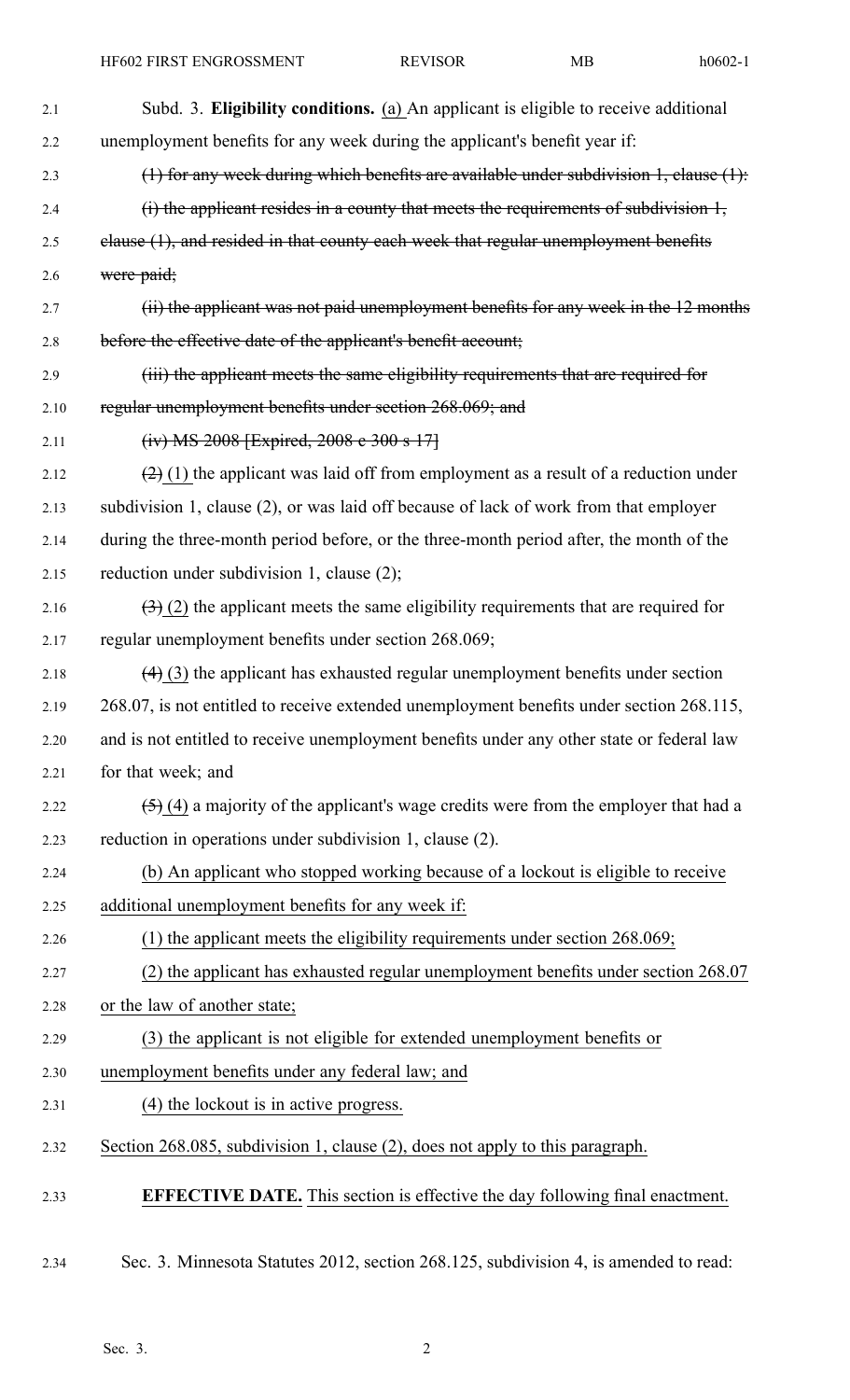HF602 FIRST ENGROSSMENT REVISOR MB h0602-1

- 3.1 Subd. 4. **Weekly unemployment benefit amount.** An applicant's weekly additional 3.2 unemployment benefit amount is the same as the applicant's weekly regular unemployment 3.3 benefit amount during the current benefit year under section 268.07.
- 

3.4 **EFFECTIVE DATE.** This section is effective the day following final enactment.

- 3.5 Sec. 4. Minnesota Statutes 2012, section 268.125, subdivision 5, is amended to read: 3.6 Subd. 5. **Maximum amount of unemployment benefits.** (a) For an applicant 3.7 who qualifies for additional unemployment benefits under subdivision 1, clause (2), the 3.8 maximum amount of additional unemployment benefits available in the applicant's benefit 3.9 year is one-half of the applicant's maximum amount of regular unemployment benefits 3.10 available under section 268.07, subdivision 2. Extended unemployment benefits paid and 3.11 unemployment benefits paid under any federal law other than regular unemployment 3.12 benefits must be deducted from the maximum amount of additional unemployment 3.13 benefits available. 3.14 (b) For an applicant who qualifies for additional unemployment benefits under 3.15 subdivision 1, clause (3), the applicant may receive additional unemployment benefits 3.16 without limitation so long as the lockout is in active progress. 3.17 **EFFECTIVE DATE.** This section is effective the day following final enactment. 3.18 Sec. 5. Minnesota Statutes 2012, section 268.125, is amended by adding <sup>a</sup> subdivision 3.19 to read: 3.20 Subd. 7. **Maximum experience rated employers.** If the employer is at the 3.21 maximum experience rating under section 268.051, subdivision 3, any additional 3.22 unemployment benefits paid under subdivision 1, clause (3), which do not affect the 3.23 experience rating, must be charged to the employer as provided under section 268.184, 3.24 subdivision 1, paragraph (d). 3.25 **EFFECTIVE DATE.** This section is effective the day following final enactment. 3.26 Sec. 6. Minnesota Statutes 2012, section 268.184, subdivision 1, is amended to read: 3.27 Subdivision 1. **Administrative penalties.** (a) The commissioner must penalize 3.28 an employer if that employer or any employee, officer, or agen<sup>t</sup> of that employer, is 3.29 in collusion with any applicant for the purpose of assisting the applicant to receive 3.30 unemployment benefits fraudulently. The penalty is \$500 or the amount of unemployment
- 3.31 benefits determined to be overpaid, whichever is greater.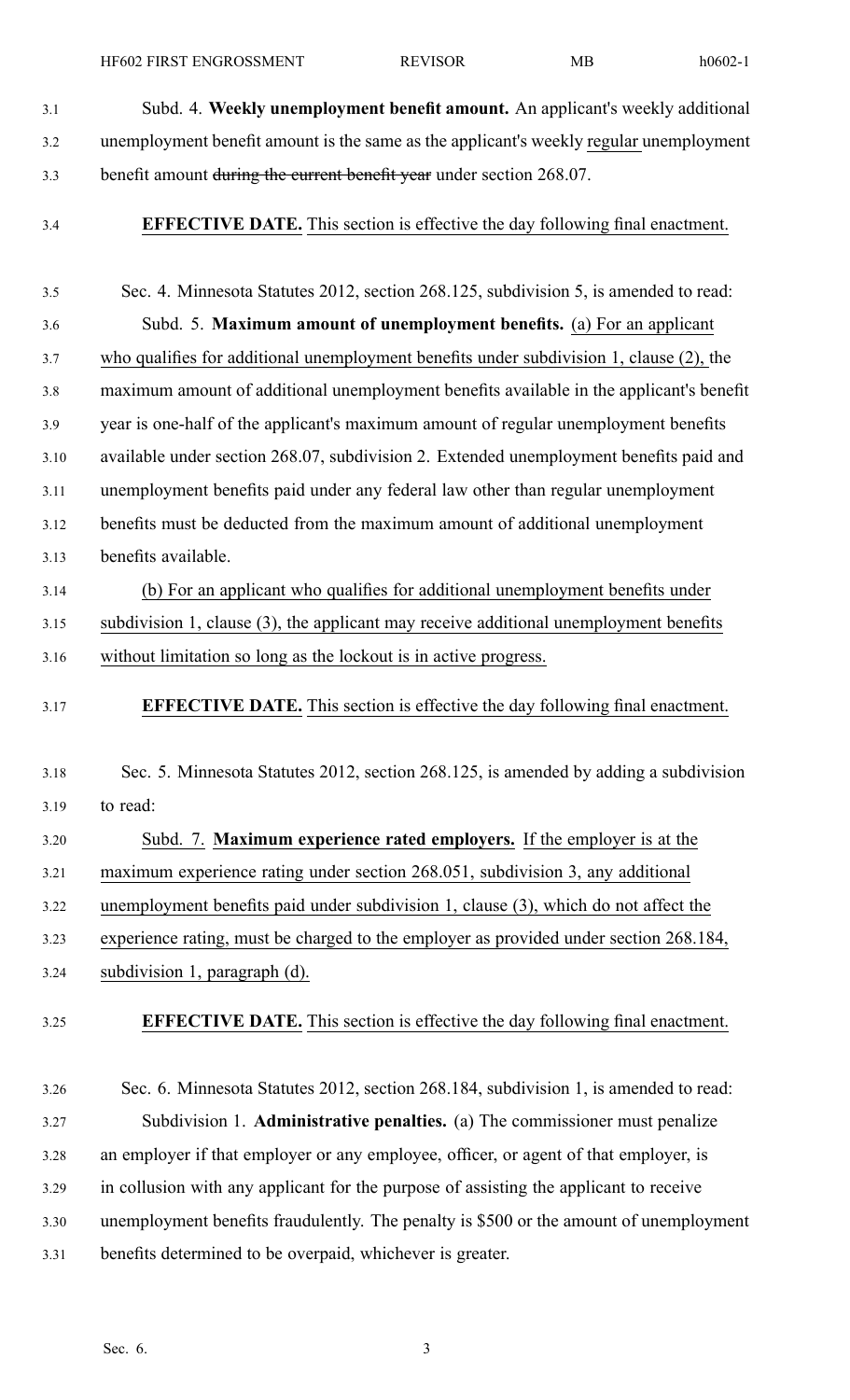4.8 employer's action:

- 4.1 (b) The commissioner must penalize an employer if that employer or any employee, 4.2 officer, or agen<sup>t</sup> of that employer (1) made <sup>a</sup> false statement or representation knowing it 4.3 to be false, (2) made <sup>a</sup> false statement or representation without <sup>a</sup> good faith belief as to 4.4 correctness of the statement or representation, (3) knowingly failed to disclose <sup>a</sup> material 4.5 fact, or (4) made an offer of employment to an applicant when, in fact, the employer had 4.6 no employment available. 4.7 The penalty is the greater of \$500 or 50 percen<sup>t</sup> of the following resulting from the 4.9 (i) the amount of any overpaid unemployment benefits to an applicant; 4.10 (ii) the amount of unemployment benefits not paid to an applicant that would 4.11 otherwise have been paid; or
- 4.12 (iii) the amount of any paymen<sup>t</sup> required from the employer under this chapter or 4.13 section 116L.20 that was not paid.
- 4.14 (c) The commissioner must penalize an employer if that employer failed or refused
- 4.15 to honor <sup>a</sup> subpoena issued under section 268.105, subdivision 4, or section 268.188. The
- 4.16 penalty is \$500 and any costs of enforcing the subpoena, including attorney fees.
- 4.17 (d) The cost of additional unemployment benefits paid to an applicant under 4.18 section 268.125, subdivision 1, clause (3), that do not affect the employer's experience
- 4.19 rating because the employer is at the maximum experience rating must be charged to the
- 4.20 employer as <sup>a</sup> penalty. The penalty is 125 percen<sup>t</sup> of the amount of unemployment benefits
- 4.21 paid that do not affect the employer's experience rating.
- 4.22 (d) (e) Penalties under this subdivision and under section 268.047, subdivision 4, 4.23 paragraph (b), are in addition to any other penalties and subject to the same collection 4.24 procedures that apply to pas<sup>t</sup> due taxes. Penalties must be paid within 30 calendar days of 4.25 issuance of the determination of penalty and credited to the trust fund.
- 4.26 (e) (f) The determination of penalty is final unless the employer files an appeal 4.27 within 20 calendar days after the sending of the determination of penalty to the employer 4.28 by mail or electronic transmission. Proceedings on the appeal are conducted in accordance 4.29 with section 268.105.

## 4.30 **EFFECTIVE DATE.** This section is effective the day following final enactment 4.31 and paymen<sup>t</sup> of penalties imposed by the amendment in paragraph (d) must be credited to 4.32 the trust fund beginning the day following final enactment.

## 4.33 Sec. 7. **PUBLIC SUBSIDIES FOR ORGANIZATIONS ENGAGED IN** 4.34 **EMPLOYEE LOCKOUTS; PENALTIES.**